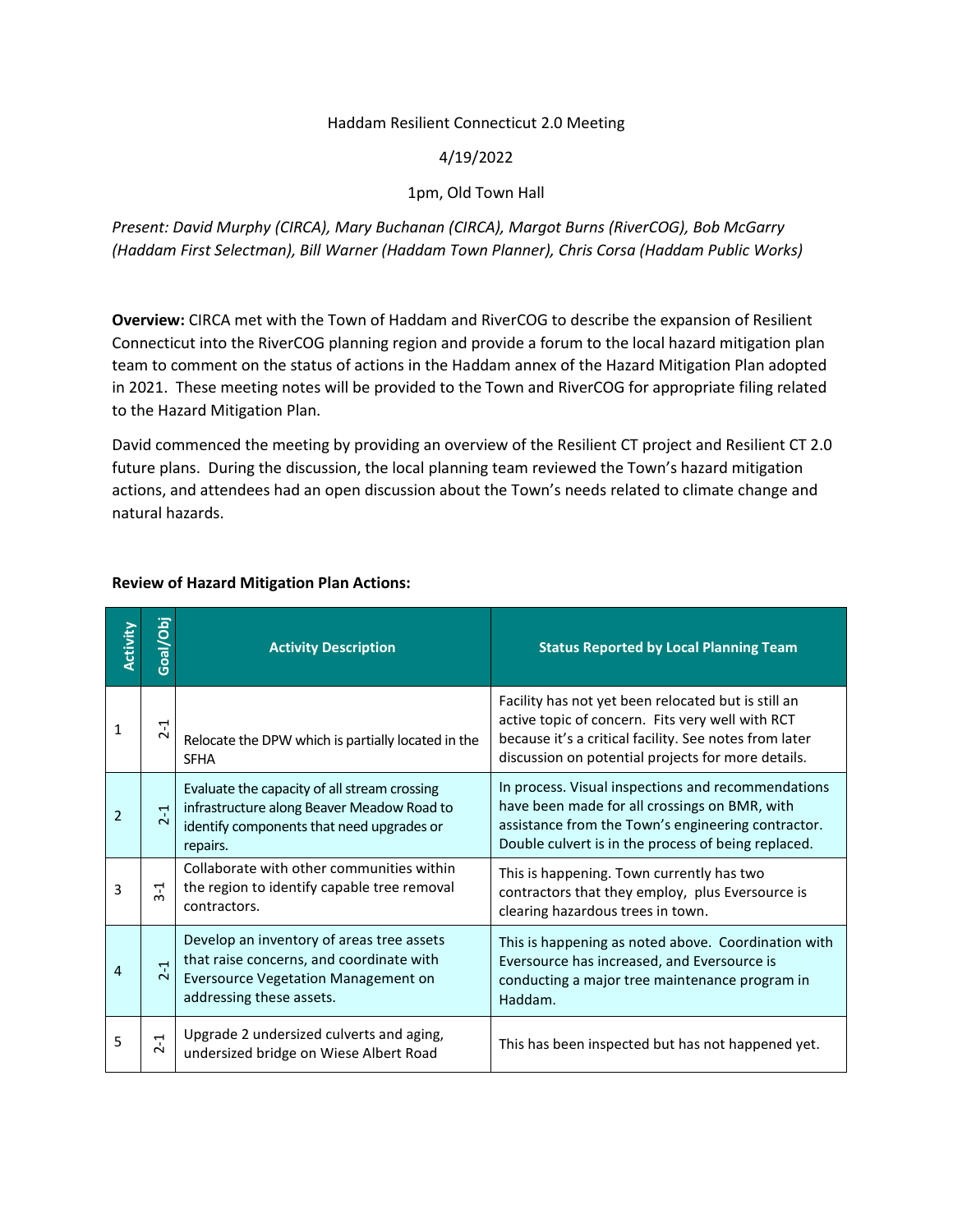| Activity | Goal/Obj | <b>Activity Description</b>                                                                                                                                                                                                                                             | <b>Status Reported by Local Planning Team</b>                                                                                                                                                                                                                    |
|----------|----------|-------------------------------------------------------------------------------------------------------------------------------------------------------------------------------------------------------------------------------------------------------------------------|------------------------------------------------------------------------------------------------------------------------------------------------------------------------------------------------------------------------------------------------------------------|
| 6        | $2-1$    | On Brainerd Hill Road: replace undersized<br>culvert with single span bridge and drainage<br>system, replace culvert (at Joseph Cir.<br>Intersection) with a precast box culvert, and<br>conduct a drainage study and upgrade<br>culvert over inlet to Black Shop Pond. | No progress.                                                                                                                                                                                                                                                     |
| 7        | $2 - 1$  | On Jackson Road: Conduct a drainage study<br>and replace undersized culverts over an<br>unnamed stream and Ponset Brook.                                                                                                                                                | No progress.                                                                                                                                                                                                                                                     |
| 8        | $2-1$    | Conduct drainage study and replace culverts<br>over Ponset Brook at Valley Ridge Drive and<br>Little City Road.                                                                                                                                                         | Has not yet been addressed, plus additional issues<br>have been identified here - beavers are exacerbating<br>the problem.                                                                                                                                       |
| 9        | $2-1$    | Conduct drainage study for improvements<br>along Bible Rock Brook at Thayer Road and<br>Thayer Road Extension.                                                                                                                                                          | No progress.                                                                                                                                                                                                                                                     |
| 10       | $2 - 1$  | Conduct drainage study along the brook at<br>Dish Mill Road (North).                                                                                                                                                                                                    | No progress.                                                                                                                                                                                                                                                     |
| 11       | $2 - 1$  | On Walkley Hill Road, conduct a drainage<br>study and install precast box culvert over<br>Krieger Brook.                                                                                                                                                                | Double RCP pipe and headwall was installed after a<br>road cave-in, which should address the concern.                                                                                                                                                            |
| 12       | $2-1$    | On Turkey Hill Road: Conduct a drainage<br>study and install a precast box culvert over<br>Turkey Hill Brook.                                                                                                                                                           | Some progress has happened here; further details<br>may be needed.                                                                                                                                                                                               |
| 13       | $2 - 1$  | Intersection of Jail Hill, Beaver Meadow,<br>Hayden Hill and Turkey Hill Roads. Conduct<br>drainage study and construct detention<br>system.                                                                                                                            | This should be revisited; considerable engineering is<br>still needed here but there has been no discussion of<br>any detention systems so this may not be the most<br>feasible and effective path forward. Vortechs®<br>stormwater units are a possible option. |
| 14       | $2-1$    | On Camp Bethel Road: Conduct drainage<br>study and upgrade undersized culvert over<br>Rutty Creek.                                                                                                                                                                      | No progress.                                                                                                                                                                                                                                                     |
| 15       | $3-1$    | Educate the property owners of mitigation<br>actions they can take in areas of increased<br>risk including Andrews Marina/Harpers<br>Landing, and little Meadow Road (elevate or<br>floodproof homes).                                                                  | Carried out as needed, such as when a house is up<br>for sale.                                                                                                                                                                                                   |
| 16       | $2-1$    | Work with the owner of Sawmill Pond Dam<br>(#6109) to pursue an engineering study.                                                                                                                                                                                      | No progress. The town does not own the dam.                                                                                                                                                                                                                      |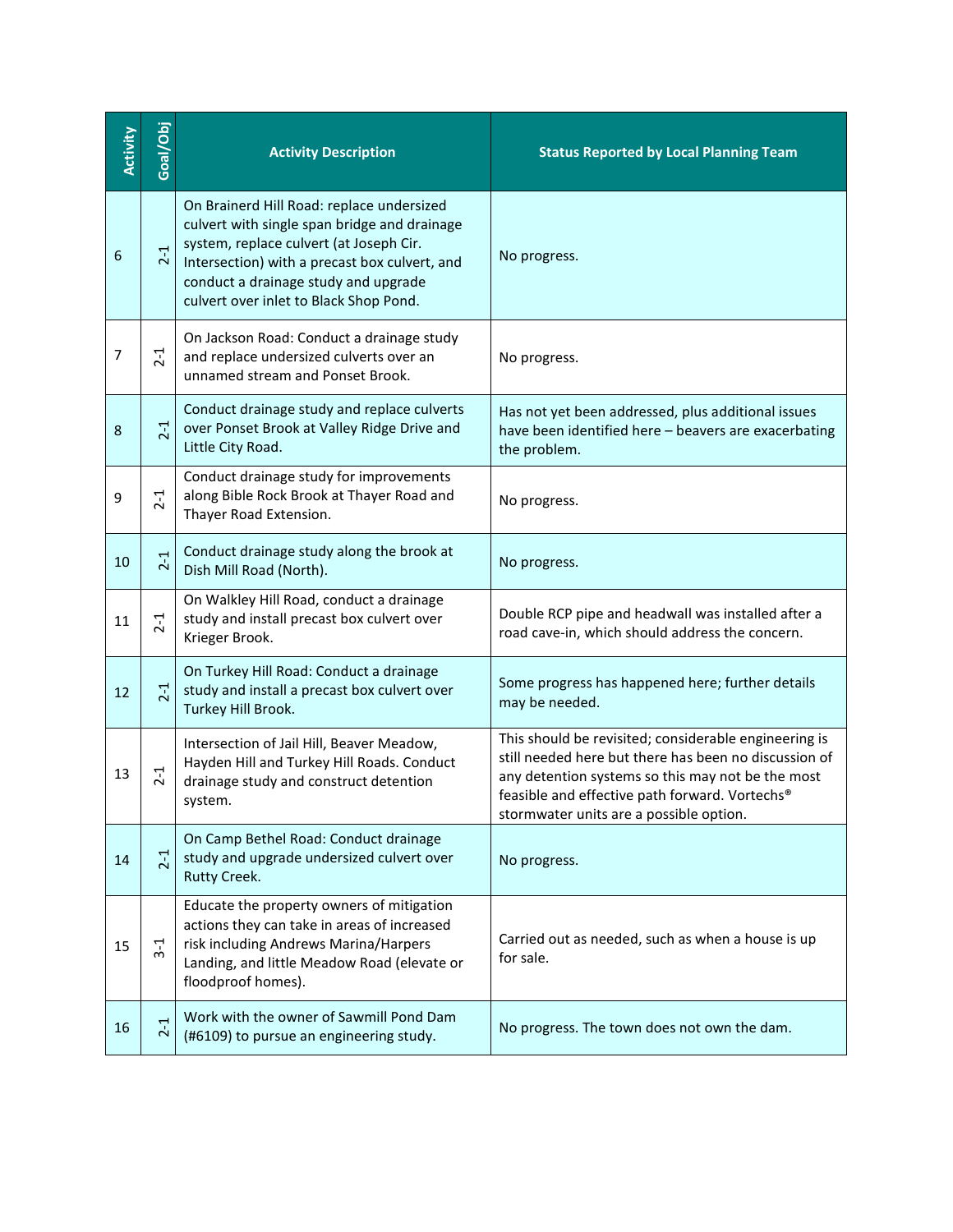| Activity | <b>Jap</b><br>Goal | <b>Activity Description</b>                                                                                      | <b>Status Reported by Local Planning Team</b>                                                                                                                                                                                                                                                                           |
|----------|--------------------|------------------------------------------------------------------------------------------------------------------|-------------------------------------------------------------------------------------------------------------------------------------------------------------------------------------------------------------------------------------------------------------------------------------------------------------------------|
| 17       | $\Xi$              | Identify strategies to minimize remaining<br>flood risk at the Higganum Center, including<br>debris maintenance. | Debris maintenance is still a concern here, as the<br>bridges associated with the three converging streams<br>can get clogged during floods. Invasive species<br>contribute to the debris/clogging challenge. Both<br>time and resources are additional challenges. The<br>infrastructure is believed of adequate size. |
| 18       | $\overline{C}$     | Upgrade culverts on Candlewood Hill Road.                                                                        | No progress.                                                                                                                                                                                                                                                                                                            |
| 19       | ᅻ<br>$\sim$        | On Foot Hills Road: Conduct drainage study<br>to remedy roadway flooding and winter icing<br>problems.           | No progress, although icing hasn't been a major<br>recent concern.                                                                                                                                                                                                                                                      |

**Potential Project Ideas:** CIRCA facilitated a discussion about potential projects for Resilience Connecticut 2.0.

- Relocating Public Works building:
	- o Currently the property is about 1/3 in a FEMA flood zone.
	- $\circ$  Rossi property nearby is under contract for purchase, pending town approval and addressing potential assessment/remediation issues if they are found. Ideally the town would want to coordinate actions on both properties. Both properties may need some environmental work (capping, etc.).
	- o "The big problem is there is nowhere to move the Public Works Garage."
		- Required: at least 5 acres, relatively flat, relatively central in Haddam, able to be used for materials storage without upsetting nearby homeowners. RiverCOG previously made the town a map to look at potential areas, but none of the possibilities fit all the town's needs. The town preference is to have one site rather than multiple smaller sites. The salt shed portion of public works requires about one acre of the five acres.
	- $\circ$  A lot of space is taken up by material storage pipes, salt, drainage structures, etc.
		- If Rossi property is purchased, this will allow materials storage to be tucked away on Rossi property to make more room out of the floodplain for other Public Works activities as a partial fix.
- Little Meadow Road residential properties are always the first to flood when the Connecticut River experiences a flood. (This road has been included in a ZSR for CIRCA mapping.)
- Creation of a Cooling Center:
	- $\circ$  Current unofficial options include the library and the senior center (currently an undersized 1830s schoolhouse). The Haddam Killingworth Middle School is the official Red Cross shelter for the town and region. The HK High School is not used as a shelter.
	- $\circ$  The town's goal is to create a senior center/community center from the former elementary school building that the town owns, which currently has no air conditioning.
	- o An architect has already looked at the site and provided a \$800,000 -- \$900,000 estimate to turn it into a senior center/community center without air conditioning or